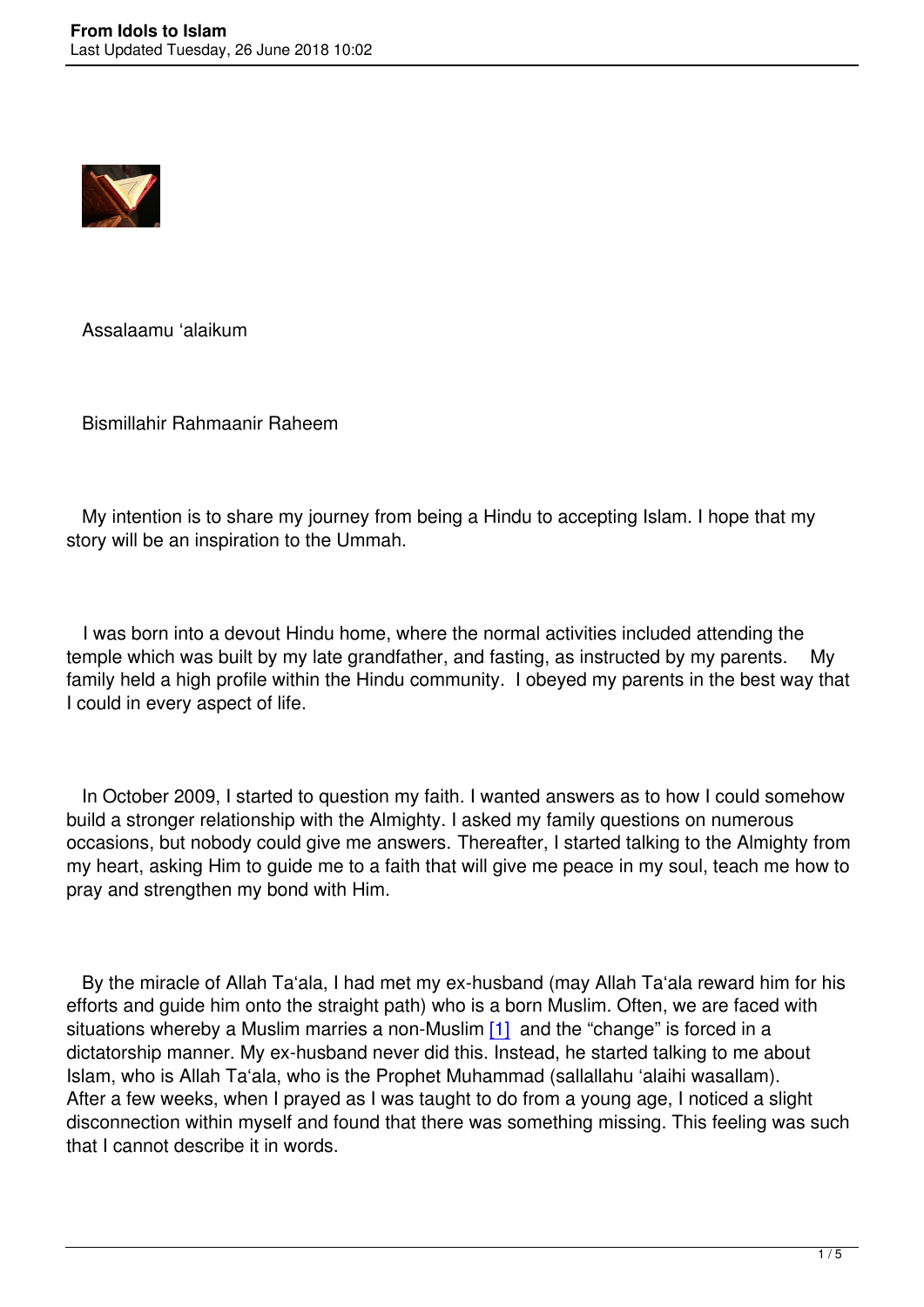Alhamdulillah, after many arguments and trials with my family, I accepted Islam. Arrangements were made for me and some arrangements failed, but Allah Ta'ala knew that this was the path for me and He was not going to leave me stranded or alone when I was forced to leave my home for the sake of Allah Ta'ala.

 Allah Ta'ala placed me in the hands of a pious family who are very much involved in the effort of da'wat (may Allah Ta'ala accept all their efforts and time, the patience they exercised for the sake of Allah Ta'ala and the manner in which they lived up to the sunnah). We often hear the words that we are brothers and sisters in Islam. However, most of the time, it is mere lip service. Alhamdulillah this family really lived up to this and made me feel that I am their sister in Islam.

 The gift of imaan is no ordinary gift, it is an extremely rare gift from Allah Ta'ala, and my du'aa, which I made as a non-Muslim, was answered. I asked Allah Ta'ala for answers and Allah Ta'ala kept His promise. If we ask Him for guidance and the protection of our imaan, He will never fail us. Imaan is something that we cannot and should NEVER gamble with. If we lose jewellery or some other material item, we can survive without it, BUT without imaan we cannot survive.

When my family found out that I am now following the path of Islam, my road was filled with hurdles. I never lost contact with them, even though I had to listen to insults such as "You have embarrassed us! We hold a high name in the community and now you are even dressing as a Muslim - all covered up! What will people say when they see you?"

 I spent days and nights emotional and heartbroken, and I asked myself on many occasions, "Have I taken the correct decision?" After all, I was once the apple of their eyes.

 Allah Ta'ala was my strength. I spent every salaah in tears, asking for forgiveness if I had hurt my family. I received a lot of help from my mentor where I had accepted Islam. She provided me with reading material which was ideal for me. When I read the story of the Nabi Ebrahim ('alaihis salaam), it was a big eye opener for me! I read that Nabi Ebrahim ('alaihis salaam) was also from a family of idol worshippers and also faced similar battles! Alhamdulillah, alhamdulillah, alhamdulillah!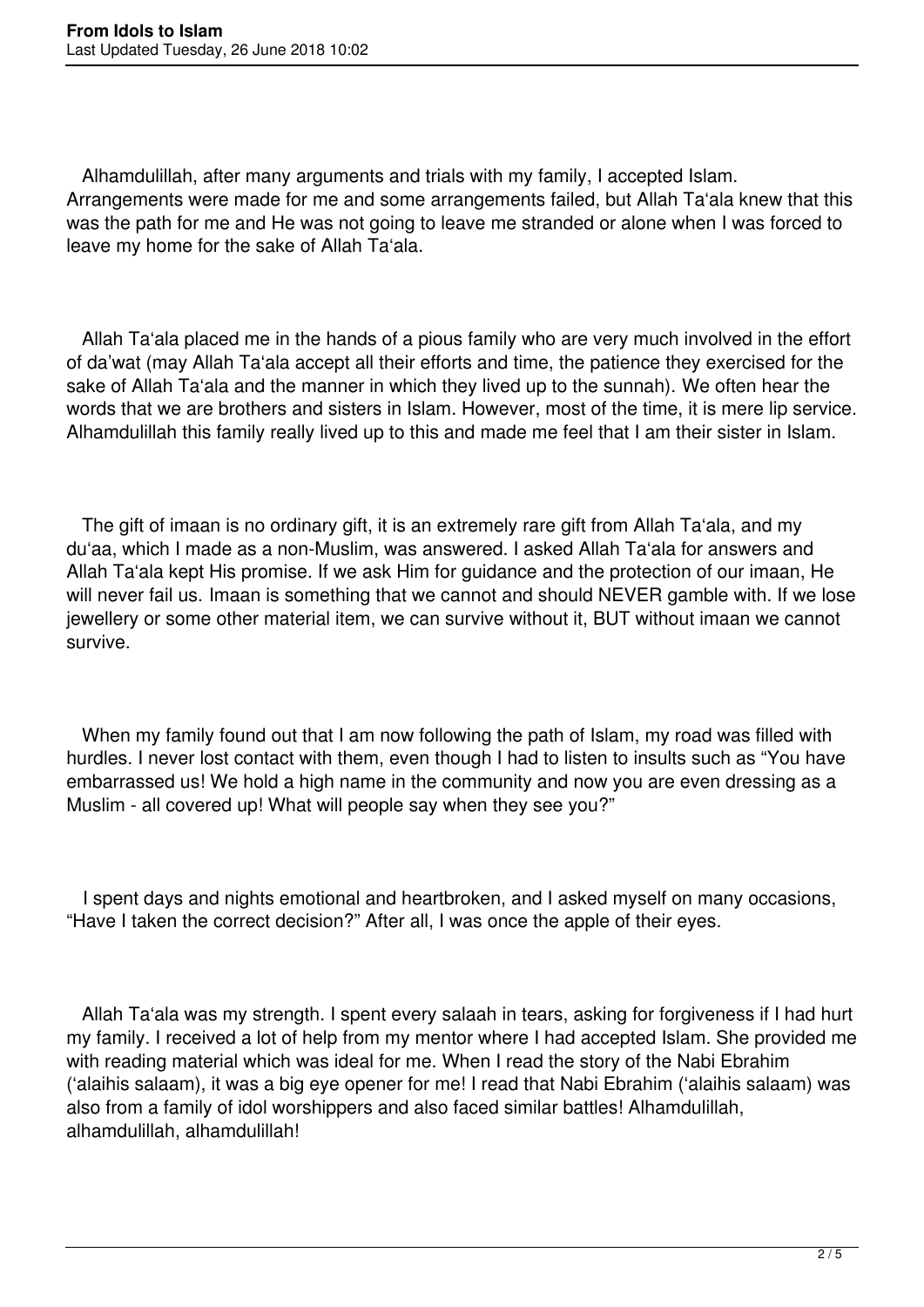This was the moment when my life had a breakthrough. It has been through the mercy of Allah Ta'ala and much patience that my parents began to notice the change for the better in me, as Islam teaches us to respect parents, nurse them if they are sick, and prevents us from being harsh or rude to them (this was extremely difficult, as I would immediately want to explode if they had nasty comments about Islam), regardless if they are Muslim or not.

 Alhamdulillah, it is now eight years since I entered the fold of Islam, and it has been the greatest journey of my life. The mercy of Allah Ta'ala can never be explained. As an adult, it is quite a challenge to learn a new language, but Allah Ta'ala actually gave me this beautiful gift of learning to read Arabic with tajweed. I remember thinking to myself in the early stages, "How on earth will I ever learn this language!" Alhamdulillah, I am now memorizing the Quraan. Who else in this world can grant such miracles? Nobody but Allah Ta'ala!

 Everything will fall into place if we trust in Allah Ta'ala and we have the correct intention in our hearts. We face many challenges in life, especially nowadays when Shaitaan is trying to destroy the Ummah of our Beloved Prophet Muhammad (sallallahu 'alaihi wasallam). Allah Ta'ala has sent us the best teacher, yet we shy away from following the sunnah of our Prophet Muhammad (sallallahu 'alaihi wasallam).

 The work of Da'wat and Tableegh is impeccable. Initially, I used to get a lot of criticism from fellow Muslims who would ask, "Are you learning Islam from Sunni or Tableegh people?" I was still in the early stages of my Islam and I was quite clueless, so it caused much confusion for me. However, now I can confidently answer that the work of Da'wat and Tableegh is not to be mocked or laughed at. I can see more of the sunnah in the lives of these people. On the Day of Qiyaamah, these people will enjoy high ranks for their efforts and the time they would take out to go in the path of Allah Ta'ala, trying to bring people back to Islam.

 Alhamdulillah, I also attended the weekly ta'leem as well as the Uswatul Muslimah programmes held occasionally. Unfortunately, my ex-husband didn't like the idea that I was getting more involved with the jamaat. My intention, silently in my heart, was that we should start going out in the path of Allah Ta'ala. I also asked him to try and attend the ta'leem at the musjid, so that insha-Allah, he would slowly also go in jamaat for three days. This would have at least helped him to get closer to Allah Ta'ala and we both would have been rewarded. Since I was no longer allowed to attend any programmes, I listened to the programmes in the musjids through live streaming. Can we see the mercy of Allah Ta'ala? Allah Ta'ala knows our intentions and He will make a way for us if we ask Him.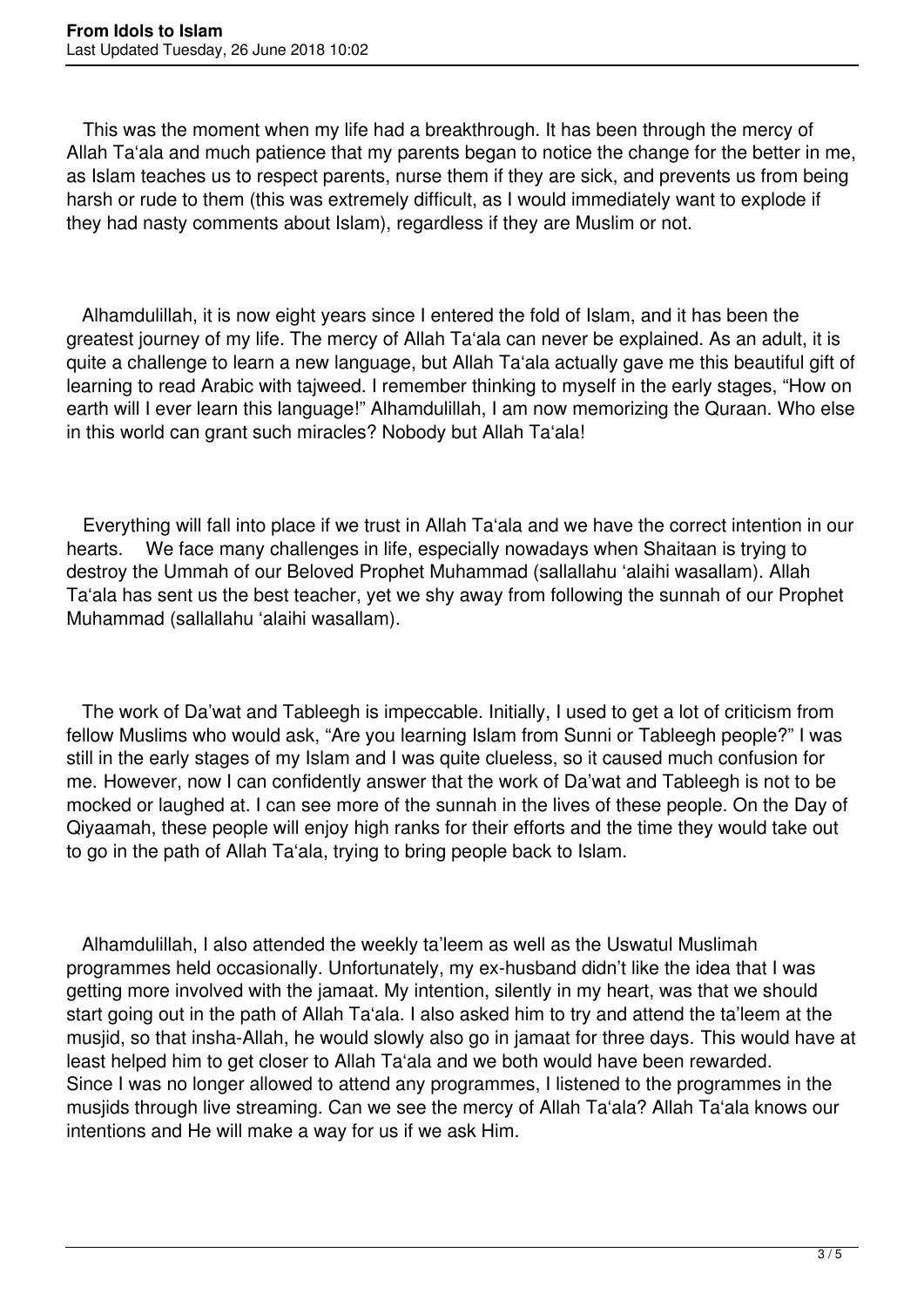Dear sisters! Those trips we make to the malls to socialize or for shopping extravaganzas, etc., are NOT going to help us in this dunya, nor will it help in the Aakhirah, BUT attending these programmes will gain immense reward for us and our families insha-Allah.

 A few months back, my ex-husband gave me talaaq from abroad. This was a build up from the latter year of our marriage. I did initially seek guidance from the 'Ulama. However, even the most respected, knowledgeable brothers in Islam couldn't knock any sense into his head. This is also a lesson for us to ponder over. It was arrogance that got Shaitaan banished from Jannah.

 I reached a stage where I was at a crossroad, needing to choose between my marriage and my imaan (which I'm sure would have been risked had I stayed married to a man who had crossed over to the path we all dread!) Alhamdulilah, I started making sincere du'aa to Allah Ta'ala, asking Him to be my judge and my protector, for the sake of my love for Allah Ta'ala. I asked Allah Ta'ala to be my guardian, as He gave me the biggest gift and brought me right to His feet. I begged Allah Ta'ala to save me from losing myself. "O Allah! How can I ever survive this marriage when I'm trying to get closer towards your amazing promise, but Shaitaan is pulling me away?"

 As the months unfolded, the answers all came to me, some in actual events and some even in dreams. I didn't even need to do anything. Allah Ta'ala made it easy for me as He was in front of me leading the way. Yes, I felt humiliated to the core (I think any believing Muslimah who has been through this can relate), but even the manner in which my 'iddat was done had visible signs of the mercy of Allah Ta'ala. The 'iddat might sound like torture, but it's for our protection.

 As women, we are by nature emotional and naive. The period of 'iddat is a healing time. We can use the time to mourn, to reflect on the occurrences, talk to Allah Ta'ala in the comfort of our homes, and get rid of any bitterness or whatever other feelings come along with this awful experience. We are living in an age where Shaitaan is at large and attacks with great force, so it is easier for a woman to be manipulated and sometimes even fooled by other people. The 'iddat protects us from this as we are in seclusion. Forget the ideology of "he said and she said". We have to look at the bigger picture and the eternal reward we were promised by Allah Ta'ala. It's not easy at all and some days will be spent in tears feeling hopeless and depressed, and there will be some sleepless nights as well, but bear in mind that Allah Ta'ala is the only One who hears our cries and is capable of healing us.